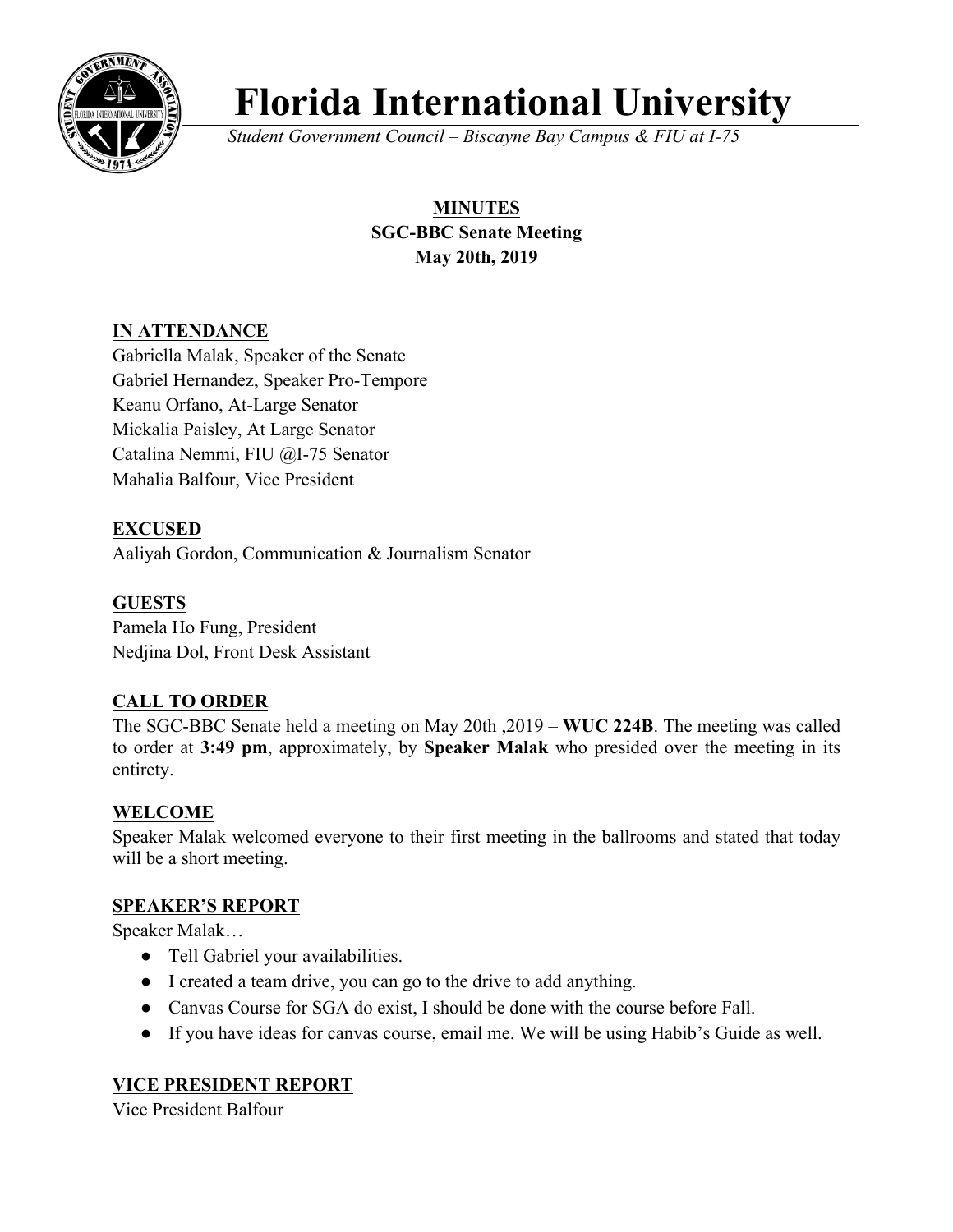- Today I tabled, spoke with a lot of students, mostly incoming freshman.
- I also decided to network and spoke with the different organizations that were tabling.
- I am going to present in front of the Board of Trustees in June in regards to the shuttle bus petition.

#### **SPEAKER PRO'S REPORT**

Speaker Pro Hernandez…

- Greeted everyone.
- Will be speaking to everyone in regards to their availabilities soon.

# **NEW BUSINESS**

# **A. Approval of the Minutes**

Senator Orfano moves to approve Senate Meeting Minutes of 5.13.2019. Senator Nemmi seconded. Motion passed unanimously.

# **B. Senate Meetings Weekly/Biweekly**

Speaker Malak asked the Senate whether they would like weekly Senate Meetings or biweekly meetings during the Summer semester.

Senator Paisley says biweekly. Senator Hernandez says biweekly. Senator Orfano says it is better if it stays the way it is. Everyone agrees for Senate Meetings to stay weekly.

# **DISCUSSION**

# **A. Student Concerns**

No student concerns were discussed

# **REPORTS**

**A. Senator's Report**